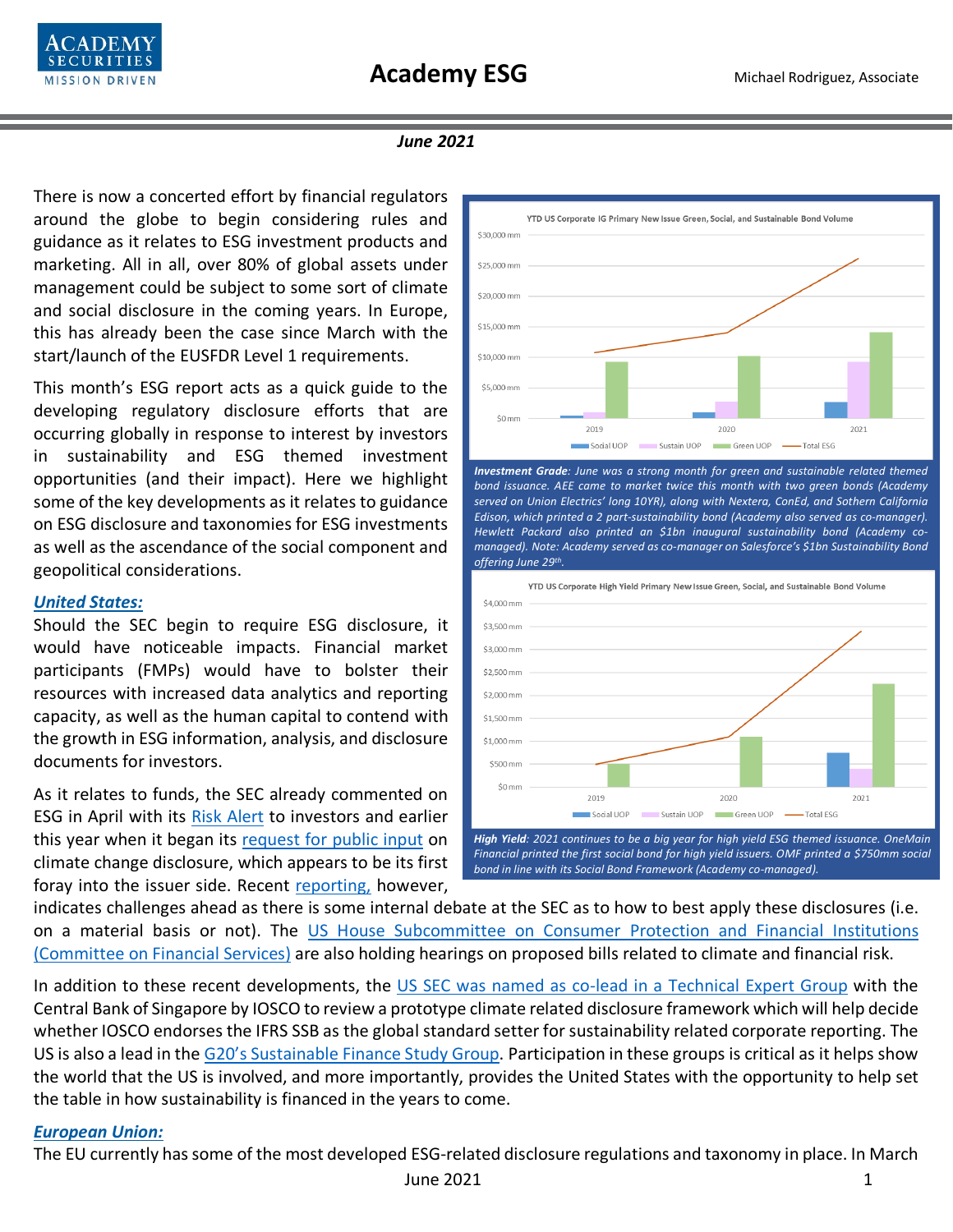

### *June 2021*

of this year, [the EU's SFDR](https://www.unpri.org/download?ac=5173) came into effect. At its core, it aims to prevent "greenwashing" and is a part of the broader EU Action Plan to help reorient capital flows towards sustainable investments as well as to direct mainstream sustainability into risk management (in addition to fostering transparency). The SFDR is a phased process and requires financial market participants to disclose sustainability impacts as it relates to their organizations and to their products. Transparency is a common theme as the [SFDR](https://eur-lex.europa.eu/legal-content/EN/TXT/PDF/?uri=CELEX:32019R2088&from=EN) aims to make sustainability related risks more readily available by requiring FMPs to furnish the [Principle Adverse Impacts \(PAIs\)](https://gsh.cib.natixis.com/api_website_feature/files/download/11802/Appendix_-SFDR.pdf) of their products and/or strategies.

Along with the SFDR is the EU's Green Instrument Taxonomy and Green Bond Standards, which like the ICMA's principles, provide guidance on the process surrounding the use of proceeds, project selection and evaluation, and fund management/reporting of ESG bonds. The EU has also been active in providing guidance on ESG investments. It recently just stated that ESG linked bonds should b[e excluded from capital buffers.](https://www.responsible-investor.com/articles/esg-linked-bonds-unsuitable-to-be-used-as-capital-buffer-says-eu-banking-watchdog) Lastly, in addition to climate related disclosure, there is now discussion to include [social metrics](https://www.responsible-investor.com/articles/how-social-issues-are-making-it-into-the-eu-s-policy-agenda) as well!

# *China:*

While a lot remains to be determined, China is no doubt looking to engage and make itself a leader in the green arena. To do this, it needs to position itself as a "green" leader, which it is doing. Earlier this year, the People's Bank of China announced it is looking to partner with the EU to develop/help harmonize green investment standards and is also a co-chair on the G-20 Sustainable Finance Study Group.

Additionally, the [PBOC Governor announced plans](https://www.chinabankingnews.com/2021/06/06/chinese-central-bank-to-launch-climate-related-financial-disclosure-requirements-drive-green-transformation-of-domestic-lenders/) this month to set up a mandatory climate disclosure system and incorporate climate factors into financial stress tests. It's likely that China's strategy will be to under promise and over deliver on climate. This means that they will initially commit to lower standards, and when they exceed them, they will claim a phenomenal decarbonization effort. The social component will be a challenge, highlighted more recently by the labor and human rights issues in the Xinjiang region.

# *Japan:*

[Japan's FSA and Tokyo Stock Exchange](https://www.responsible-investor.com/articles/japan-to-develop-green-bond-standards-and-transition-guidelines) are looking to create a framework to certify green and transition bonds. In many ways this is seen as a bid to attract investment into new technologies by providing guidelines for the key "green" industries that exist in Japan.

# *United Kingdom:*

Separately from the EU, the UK has recently formed a technical expert group to develop a green taxonomy. There have been calls by UK pension funds for more social risk impact monitoring as well as natural capital standards (biodiversity) and ESG fund guidelines.

# *What does all this mean?*

- *Financial market participants including asset managers, issuers, ratings entities, and the like will need to focus investment and hiring accordingly as it relates to ESG. With the inclusion of climate/environmental information into the reporting ecosystem (and quite possibly social metrics), more support will be needed to perform analysis and review.*
- *Patchwork regulation may create uneven playing fields or areas of enhanced opportunity depending on how a particular nation/region defines "green" or "social".*
- *Geo-ESG and optics of global leadership:*
	- o *Given that climate-change is a global concern, those who appear to be less engaged could be seen as laggards and reduce their global credibility. Engagement in sustainable finance discussions is also critical to defining the narrative for what a sustainable future looks like. Will the future be emerald green or pale green with some brown?*